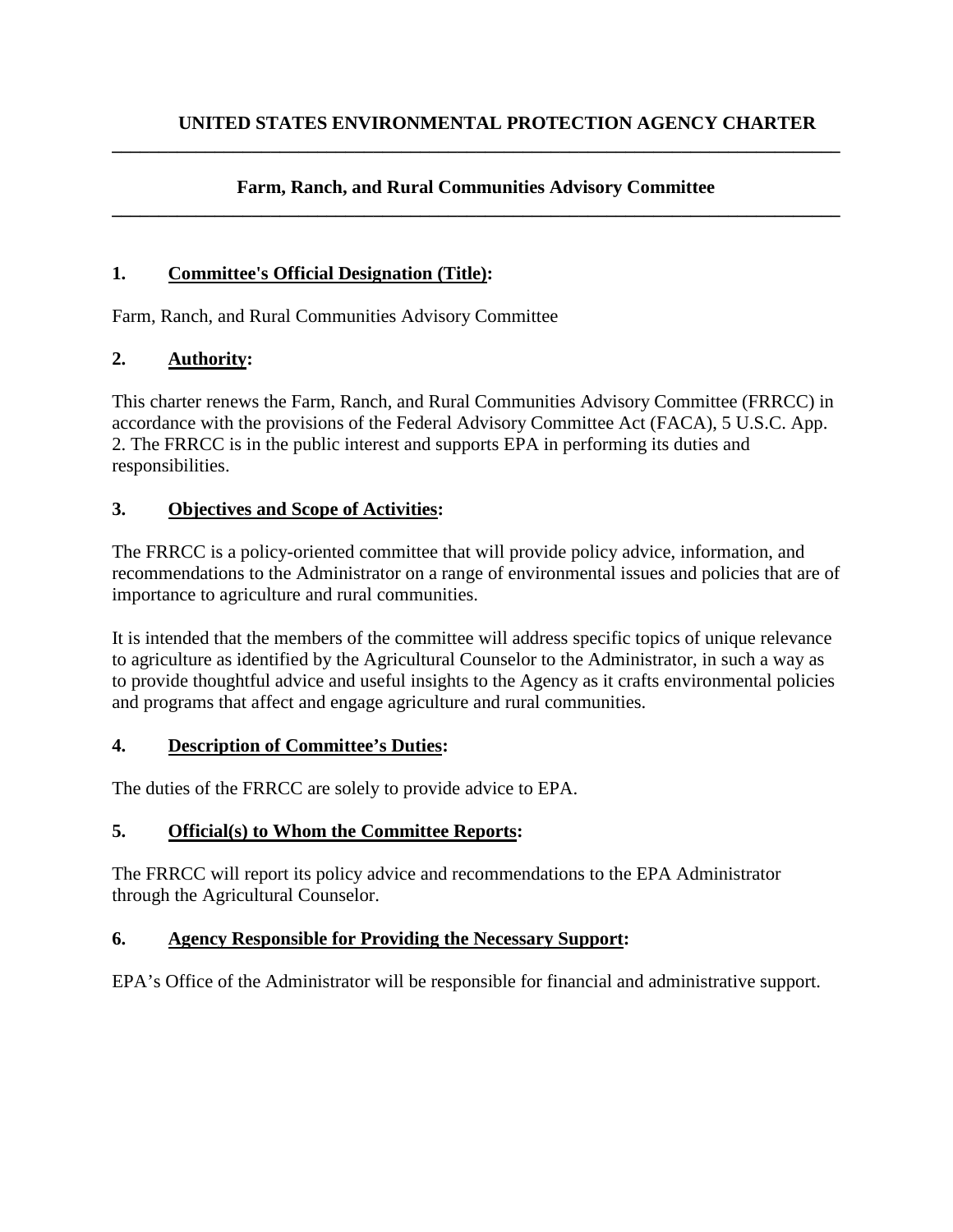# **7. Estimated Annual Operating Costs and Person-Years:**

The estimated annual operating cost of the FRRCC is \$500,000 which includes 2.0 person-years of support.

# **8. Designated Federal Officer:**

A full-time or permanent part-time employee of EPA will be appointed as the DFO. The DFO or a designee will be present at all of the meetings of the advisory committee and subcommittees. Each meeting will be conducted in accordance with an agenda approved in advance by the DFO. The DFO is authorized to adjourn any meeting when he or she determines it is in the public interest to do so, and will chair meetings when directed to do so by the official to whom the committee reports.

# **9. Estimated Number and Frequency of Meetings:**

FRRCC expects to meet approximately two (2) times a year. Meetings may occur approximately once every six (6) months or as needed and approved by the Designated Federal Officer (DFO). Meetings will generally be held in Washington, DC. EPA may pay travel and per diem expenses when determined necessary and appropriate.

As required by FACA, the FRRCC will hold open meetings unless the Administrator determines that a meeting or a portion of a meeting may be closed to the public in accordance with 5 U.S.C. 552b(c). Interested persons may attend meetings, appear before the committee as time permits, and file comments with the FRRCC.

## **10. Duration and Termination:**

The FRRCC will be examined annually and will exist until the EPA determines that the Committee is no longer needed. This charter will be in effect for two years from the date it is filed with Congress. After this two-year period, the charter may be renewed as authorized in accordance with Section 14 of FACA.

# **11. Member Composition:**

The FRRCC will be composed of approximately 20-30 members who will serve as Representative members of non-federal interests, Regular Government Employees (RGEs), or Special Government Employees (SGEs). Representative members are selected to represent the points of view held by specific organizations, associations, or classes of individuals. Individuals who are actively engaged in farming or ranching will be encouraged to apply. In selecting members, EPA will consider candidates from academia, industry (*e.g.*, farm groups and allied industries), non-governmental organizations, and state, local, and tribal governments.